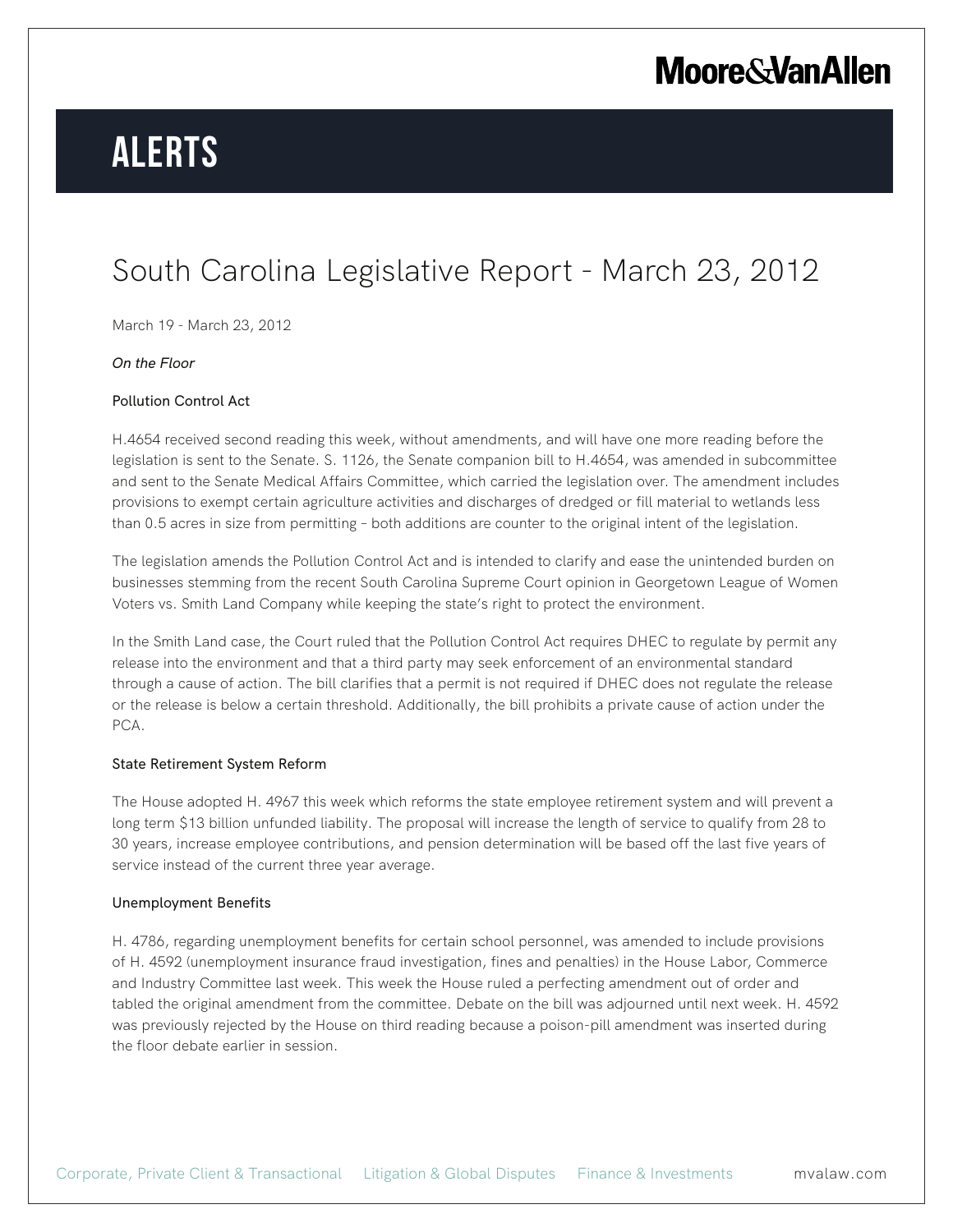### **Moore&VanAllen**

#### South Carolina Legislative Report - March 23, 2012

#### School Choice

H. 4894, a scaled back version of a previous school choice proposal was moved to the House contested calendar this week and debate is anticipated next week. The current version of the legislation will assist lowincome students and children with special educational needs through privately funded scholarships. In addition, the legislation contains deductions for parents who home-school.

#### Plug-In Hybrid Income Tax Credit

H. 3059 extends a tax credit for plug-in hybrid vehicles and was amended on the Senate floor to clarify the qualifications, but the legislation failed to receive second reading. A motion to reconsider the vote for second reading was made and objection was noted to prevent further consideration.

#### *In Committee*

#### Certificate of Need Reform

Regulation # 4181, regarding Certificate of Need, was before the full Senate Medical Affairs Committee for consideration this week. The committee requested DHEC to withdraw the regulation and resubmit using the current fee structure rather than the proposed fees.

#### Hospital Liability

H. 4008 was amended and adopted by the House and sent to the Senate. In addition, S. 771 (Senate companion bill) was approved by the Senate Medical Affairs Committee and will be before the Senate for consideration next week. Both bills were amended to reflect a compromise reached between the South Carolina Hospital Association, South Carolina Medical Association and the South Carolina Association of Justice (trial lawyers) regarding peer review committee service and investigations and counsel's access to files.

#### State Tax Reform

The following bills were considered by various subcommittees this week and adopted after lengthy debate. The full House Ways and Means Committee will consider the measures on Tuesday.

- $\bullet$  H. 4993 Reduces the business property tax rate from 10.5% to 6%.
- H. 4996 Reduces small business active income taxes 5% to 3%
- H. 4997 Streamlines personal income taxes from six tax brackets to two.
- H. 4998 Reduces commercial and rental property tax from 6% to 5%.

#### Right to Work Legislation

H. 4652 was carried over this week by a Senate Labor, Commerce and Industry Committee subcommittee.